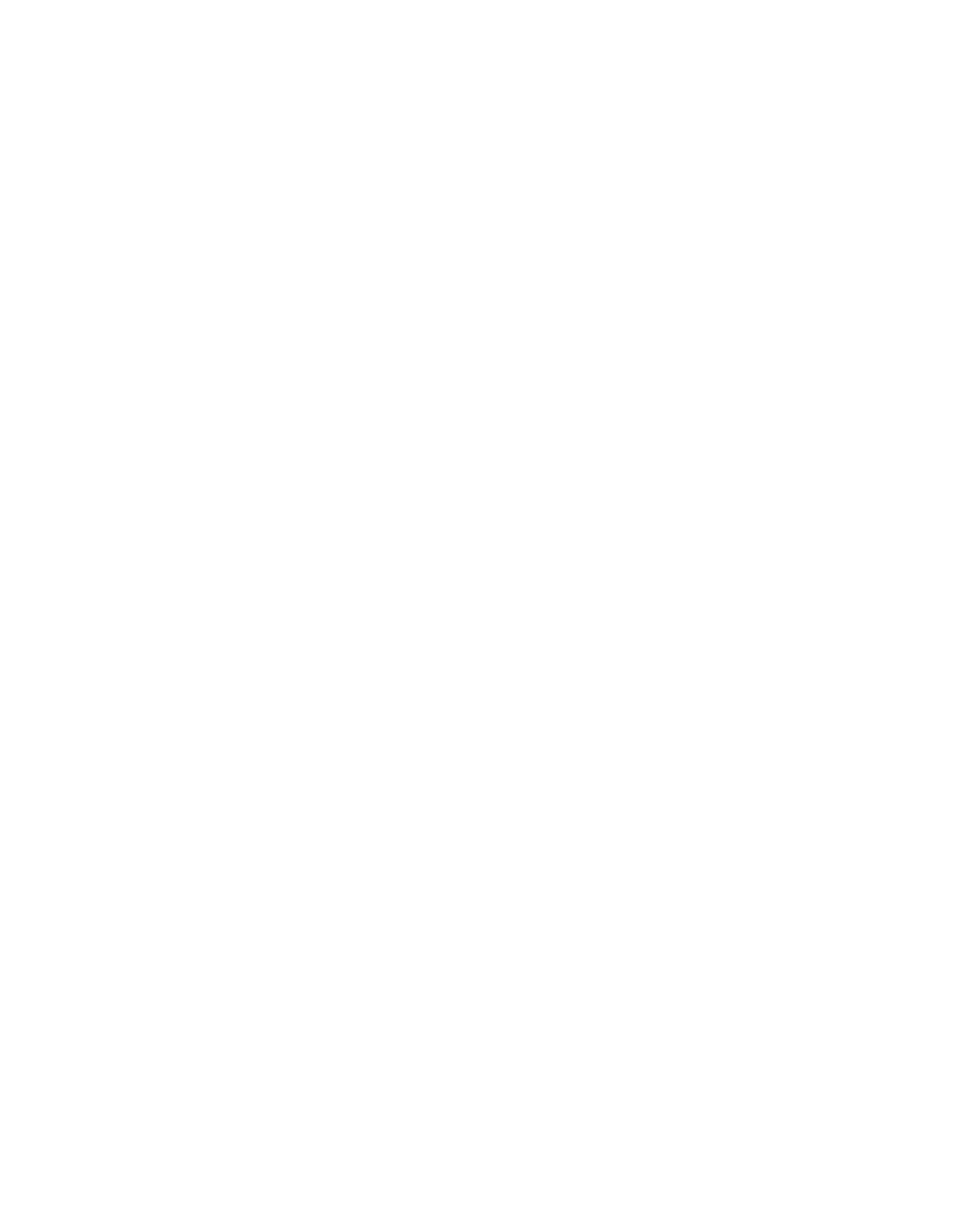# 1

## **Pastor Of Worship Arts (St George, SMCC)**

#### **Summary:**

*The Pastor of worship arts is the champion of SMCC's values represented visually and audibly in worship experiences. This person is passionate about providing the best possible environment for people to understand and participate in worship through sight and sound; by cultivating a team of creatives, musicians, singers, engineers and producers who are also passionate about worship that expresses SMCCs mission.*

#### **Key Attributes:**

- **Catalytic Leader:** Able to rally people to a cause
- **Team Builder:** Can build teams and identify high-capacity leaders to build more teams.
- **Relational Leader:** Friendly, approachable and models, "What does love require?"
- **Talent Scout:** Always on the lookout for new leaders and volunteers
- **Total Quality Manager:** Looking for ways to improve; sensitive to misses; committed to excellence
- **Cheerleader:** Encouraging volunteers constantly.
- **• Carrier of the DNA:** When you cut them, they bleed the mission, vision and values of SMCC
- **Solution Specialist:** Able to identify problems and find solutions.
- **Conflict Resolver:** Unafraid to tackle interpersonal conflicts, ministry misalignment, or issues of sin
- **Pastor:** Has a heart to identify leaders and systems to care for people

#### **Organizational Relationships:**

- Directly accountable to the St George Campus Pastor
- Oversees the producer/production staff and worship ministry volunteers
- Collaborates with the Campus Pastor to fulfill SMCCs mission
- Attends/participates in relevant meetings: monthly All Campus

### **Classifications:**

.

- Full-time (40-45 hours/week) | Salaried
- Apart from seasonal necessity, working over 45 hours a week is strongly discouraged

#### **Qualifications:**

- Biblically literate & theologically informed
- Proficient instrumentally & vocally
- Demonstrates aptitude in audio/video tools, Planning Center, Ableton Live, Office Suite
- Experience leading ministries and developing leaders
- Excellent written and verbal communication skills
- Committed to the vision and values of SMCC

#### **Areas of Responsibility:**

- Coordinate weekend worship sets with Campus Support Team
- Recruit, audition, and train volunteers for the worship and tech teams